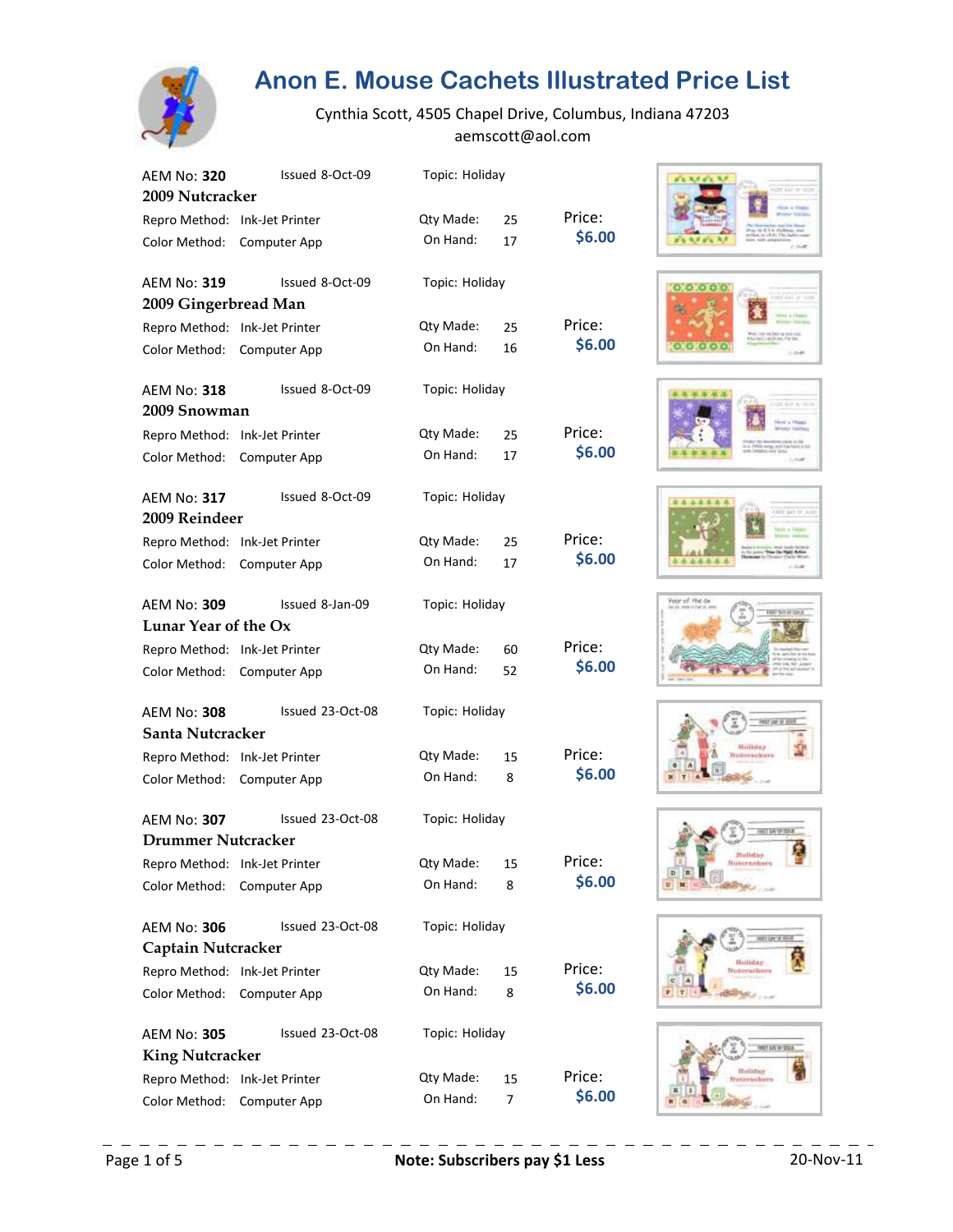

| AEM No: 296                    | Issued 9-Jan-08                           | Topic: Holiday |    |        |
|--------------------------------|-------------------------------------------|----------------|----|--------|
| <b>Chinese Year of the Rat</b> |                                           |                |    |        |
| Repro Method: Ink-Jet Printer  |                                           | Qty Made:      | 50 | Price: |
| Color Method:                  | Computer App                              | On Hand:       | 41 | \$6.00 |
| <b>AEM No: 295</b>             | Issued 25-Oct-07                          | Topic: Holiday |    |        |
|                                | Holiday Knits, "Casting On"               |                |    |        |
| Repro Method: Ink-Jet Printer  |                                           | Qty Made:      | 50 | Price: |
| Color Method:                  | Computer App                              | On Hand:       | 41 | \$5.00 |
| <b>AEM No: 292</b>             | Issued 5-Oct-06                           | Topic: Holiday |    |        |
|                                | <b>Snowflakes/Enjoy The Little Things</b> |                |    |        |
| Repro Method: Ink-Jet Printer  |                                           | Qty Made:      | 40 | Price: |
| Color Method:                  | Computer App                              | On Hand:       | 33 | \$6.00 |
| <b>AEM No: 291</b>             | Issued 20-Oct-05                          | Topic: Holiday |    |        |
|                                | <b>Holiday Cookies/ Cookie Jar Joy</b>    |                |    |        |
| Repro Method:                  | Ink-Jet Printer                           | Qty Made:      | 40 | Price: |
| Color Method:                  | Computer App                              | On Hand:       | 18 | \$6.00 |
| <b>AEM No: 290</b>             | Issued 16-Nov-04                          | Topic: Holiday |    |        |
|                                | Santa Ornaments/ A Mouse Stirs            |                |    |        |
| Repro Method: Ink-Jet Printer  |                                           | Qty Made:      | 30 | Price: |
| Color Method:                  | Computer App                              | On Hand:       | 13 | \$6.00 |
| <b>AEM No: 288</b>             | Issued 23-Oct-03                          | Topic: Holiday |    |        |
|                                | <b>Holiday Music Makers: Drum</b>         |                |    |        |
| Repro Method: Ink-Jet Printer  |                                           | Qty Made:      | 15 | Price: |
| Color Method:                  | Computer App                              | On Hand:       | 10 | \$6.00 |
| <b>AEM No: 287</b>             | Issued 23-Oct-03                          | Topic: Holiday |    |        |
|                                | <b>Holiday Music Makers: Pan Pipes</b>    |                |    |        |
|                                | Repro Method: Ink-Jet Printer             | Qty Made:      | 15 | Price: |
| Color Method:                  | Computer App                              | On Hand:       | 10 | \$6.00 |
| <b>AEM No: 286</b>             | Issued 23-Oct-03                          | Topic: Holiday |    |        |
|                                | <b>Holiday Music Makers: Trumpet</b>      |                |    |        |
| Repro Method: Ink-Jet Printer  |                                           | Qty Made:      | 15 | Price: |
| Color Method:                  | Computer App                              | On Hand:       | 10 | \$6.00 |
| <b>AEM No: 285</b>             | Issued 23-Oct-03                          | Topic: Holiday |    |        |
|                                | Holiday Music Makers: French Horn         |                |    |        |
| Repro Method: Ink-Jet Printer  |                                           | Qty Made:      | 15 | Price: |
| Color Method:                  | Computer App                              | On Hand:       | 10 | \$6.00 |

















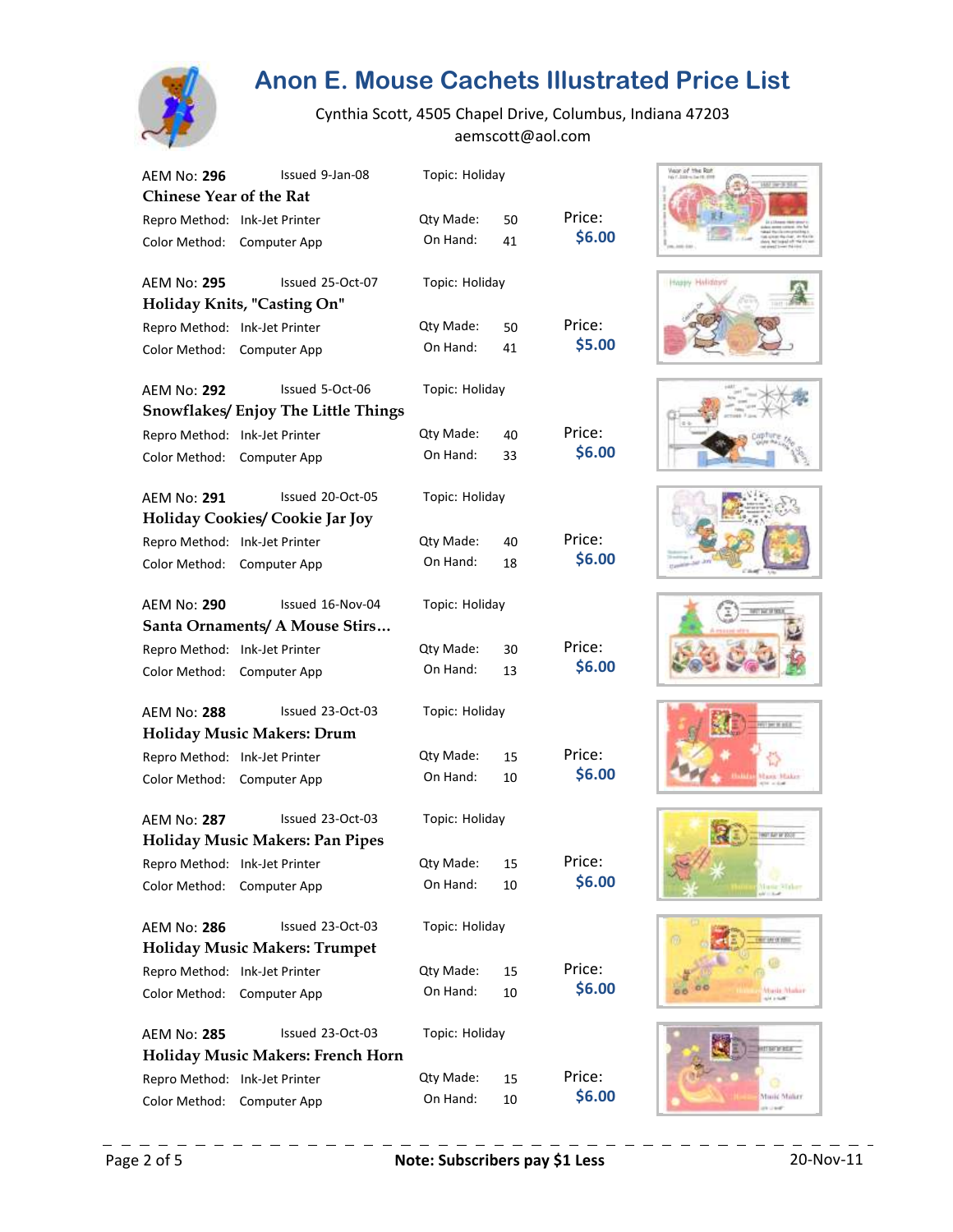

| <b>AEM No: 282</b>            | Issued 28-Oct-02                          | Topic: Holiday |                |        |
|-------------------------------|-------------------------------------------|----------------|----------------|--------|
| <b>Holiday Crafts Snowmen</b> |                                           |                |                |        |
| Repro Method: Ink-Jet Printer |                                           | Qty Made:      | 60             | Price: |
| Color Method:                 | Computer App                              | On Hand:       | 36             | \$6.00 |
| <b>AEM No: 255</b>            | Issued 10-Oct-01                          | Topic: Holiday |                |        |
|                               | Old World Santas/20 Yrs AEM Greetings     |                |                |        |
| Repro Method: Ink-Jet Printer |                                           | Qty Made:      | 40             | Price: |
| Color Method:                 | Computer App                              | On Hand:       | 5              | \$6.00 |
| AEM No: 249                   | Issued 20-Jan-01                          | Topic: Holiday |                |        |
| <b>Year of the Serpent</b>    |                                           |                |                |        |
| Repro Method: Ink-Jet Printer |                                           | Qty Made:      | 20             | Price: |
| Color Method:                 | Computer App                              | On Hand:       | 5              | \$6.00 |
| <b>AEM No: 232</b>            | Issued 20-Oct-99                          | Topic: Holiday |                |        |
|                               | <b>Reindeer Greetings/Red Ornament</b>    |                |                |        |
| Repro Method: Ink-Jet Printer |                                           | Qty Made:      | 5              | Price: |
| Color Method:                 | Computer App                              | On Hand:       | $\overline{2}$ | \$6.00 |
| AEM No: 231                   | Issued 20-Oct-99                          | Topic: Holiday |                |        |
|                               | <b>Reindeer Greetings/ Green Ornament</b> |                |                |        |
| Repro Method: Ink-Jet Printer |                                           | Qty Made:      | 5              | Price: |
| Color Method:                 | Computer App                              | On Hand:       | 3              | \$6.00 |
| <b>AEM No: 230</b>            | Issued 20-Oct-99                          | Topic: Holiday |                |        |
|                               | <b>Reindeer Greetings/ Blue Ornament</b>  |                |                |        |
| Repro Method: Ink-Jet Printer |                                           | Qty Made:      | 5              | Price: |
| Color Method:                 | Computer App                              | On Hand:       | 2              | \$6.00 |
| <b>AEM No: 223</b>            | Issued 15-Oct-98                          | Topic: Holiday |                |        |
|                               | Evergreen Wreath & Victorian Wreath       |                |                |        |
|                               | Repro Method: Ink-Jet Printer             | Qty Made: 20   |                | Price: |
| Color Method:                 | Computer App                              | On Hand:       | 4              | \$6.00 |
| <b>AEM No: 222</b>            | Issued 15-Oct-98                          | Topic: Holiday |                |        |
|                               | Chili Pepper Wreath & Tropical Wreath     |                |                |        |
| Repro Method: Ink-Jet Printer |                                           | Qty Made:      | 20             | Price: |
| Color Method:                 | Computer App                              | On Hand:       | 4              | \$6.00 |
| <b>AEM No: 216</b>            | Issued 30-Oct-97                          | Topic: Holiday |                |        |
| <b>American Holly</b>         |                                           |                |                |        |
| Repro Method: Ink-Jet Printer |                                           | Qty Made:      | 20             | Price: |
| Color Method:                 | Pencil                                    | On Hand:       | 5              | \$5.00 |

















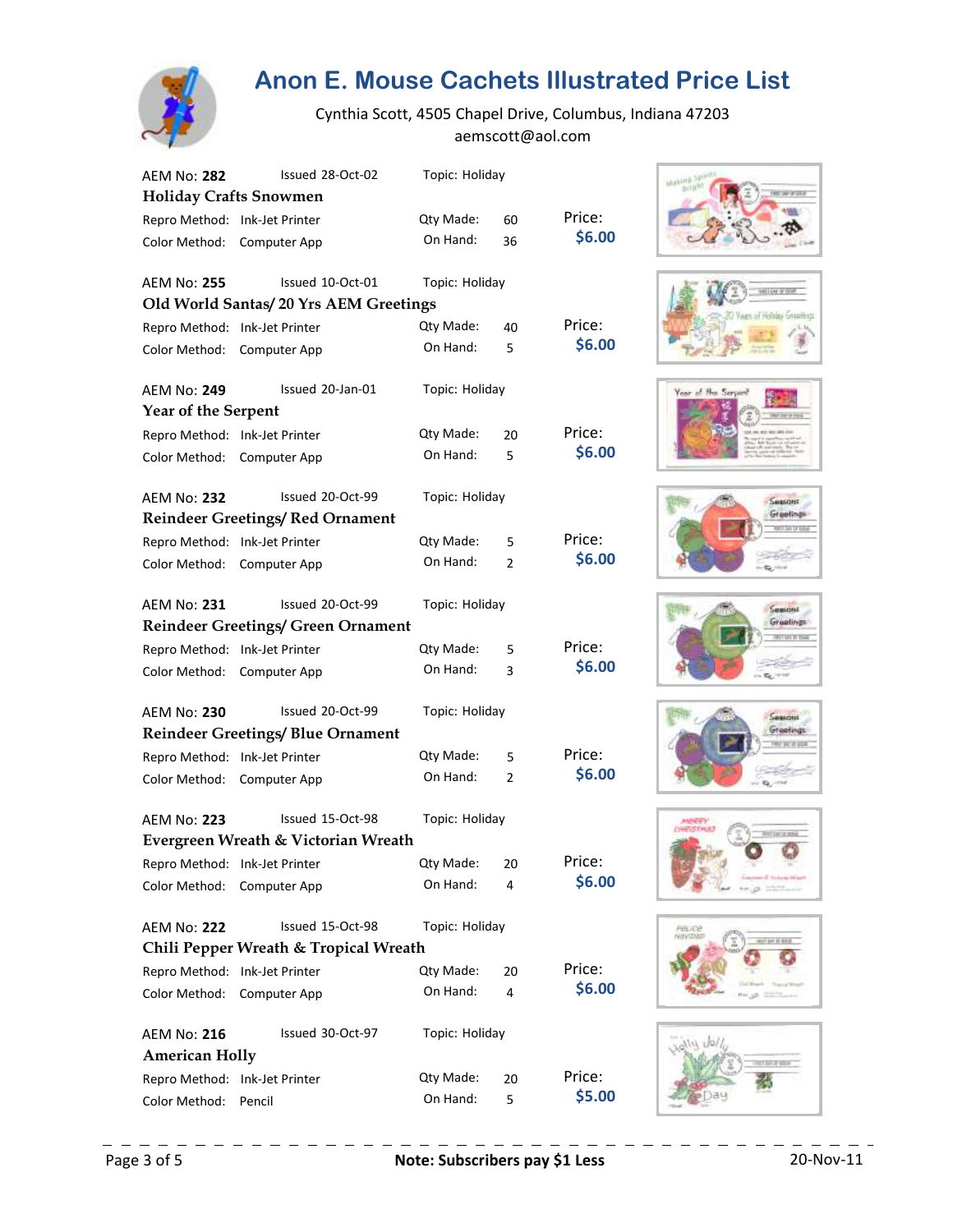

| AEM No: 210                       | Issued 8-Oct-96                       | Topic: Holiday |    |        |
|-----------------------------------|---------------------------------------|----------------|----|--------|
|                                   | Decorate Tree & Santa Dream           |                |    |        |
| Repro Method: Ink-Jet Printer     |                                       | Qty Made:      | 30 | Price: |
| Color Method:                     | <b>Computer Printer</b>               | On Hand:       | 9  | \$6.00 |
| AEM No: 206                       | Issued 8-Feb-96                       | Topic: Holiday |    |        |
| Year of the Rat                   |                                       |                |    |        |
| Repro Method: Ink-Jet Printer     |                                       | Qty Made:      | 29 | Price: |
| Color Method:                     | Pencil                                | On Hand:       | 6  | \$5.00 |
| <b>AEM No: 205</b>                | Issued 19-Oct-95                      | Topic: Holiday |    |        |
|                                   | Midnight Angel, w/ Victorian Children |                |    |        |
| Repro Method: Photo Copy          |                                       | Qty Made:      | 30 | Price: |
| Color Method:                     | Pencil                                | On Hand:       | 8  | \$5.00 |
| AEM No: 199                       | Issued 20-Oct-94                      | Topic: Holiday |    |        |
| <b>Stocking, Bear &amp; Gifts</b> |                                       |                |    |        |
| Repro Method: Ink-Jet Printer     |                                       | Qty Made:      | 40 | Price: |
| Color Method:                     | Pencil                                | On Hand:       | 5  | \$5.00 |
| <b>AEM No: 179</b>                | Issued 22-Oct-92                      | Topic: Holiday |    |        |
|                                   | Toy Train & River Boat/Joy Toy Co.    |                |    |        |
| Repro Method: Photo Copy          |                                       | Qty Made:      | 30 | Price: |
| Color Method:                     | Pencil                                | On Hand:       | 4  | \$5.00 |
| AEM No: 178                       | Issued 22-Oct-92                      | Topic: Holiday |    |        |
|                                   | Toy Horse & Fire Pumper/Joy Toy Co.   |                |    |        |
| Repro Method: Photo Copy          |                                       | Qty Made:      | 30 | Price: |
| Color Method:                     | Pencil                                | On Hand:       | 4  | \$5.00 |
| <b>AEM No: 174</b>                | Issued 17-Oct-91                      | Topic: Holiday |    |        |
|                                   | Santa in Chimney/Santa's Helper       |                |    |        |
| Repro Method: Photo Copy          |                                       | Qty Made: 50   |    | Price: |
| Color Method:                     | Pencil                                | On Hand:       | 6  | \$5.00 |
| AEM No: 170                       | Issued 18-Oct-90                      | Topic: Holiday |    |        |
|                                   | <b>Xmas Tree/ Paper Cut-out</b>       |                |    |        |
| Repro Method: Photo Copy          |                                       | Qty Made:      | 80 | Price: |
| Color Method:                     | Pencil                                | On Hand:       | 20 | \$5.00 |
| <b>AEM No: 157</b>                | Issued 20-Oct-88                      | Topic: Holiday |    |        |
|                                   | Horse Sleigh & Village Scene          |                |    |        |
| Repro Method: Photo Copy          |                                       | Qty Made:      | 65 | Price: |
| Color Method:                     | Pencil                                | On Hand:       | 8  | \$5.00 |